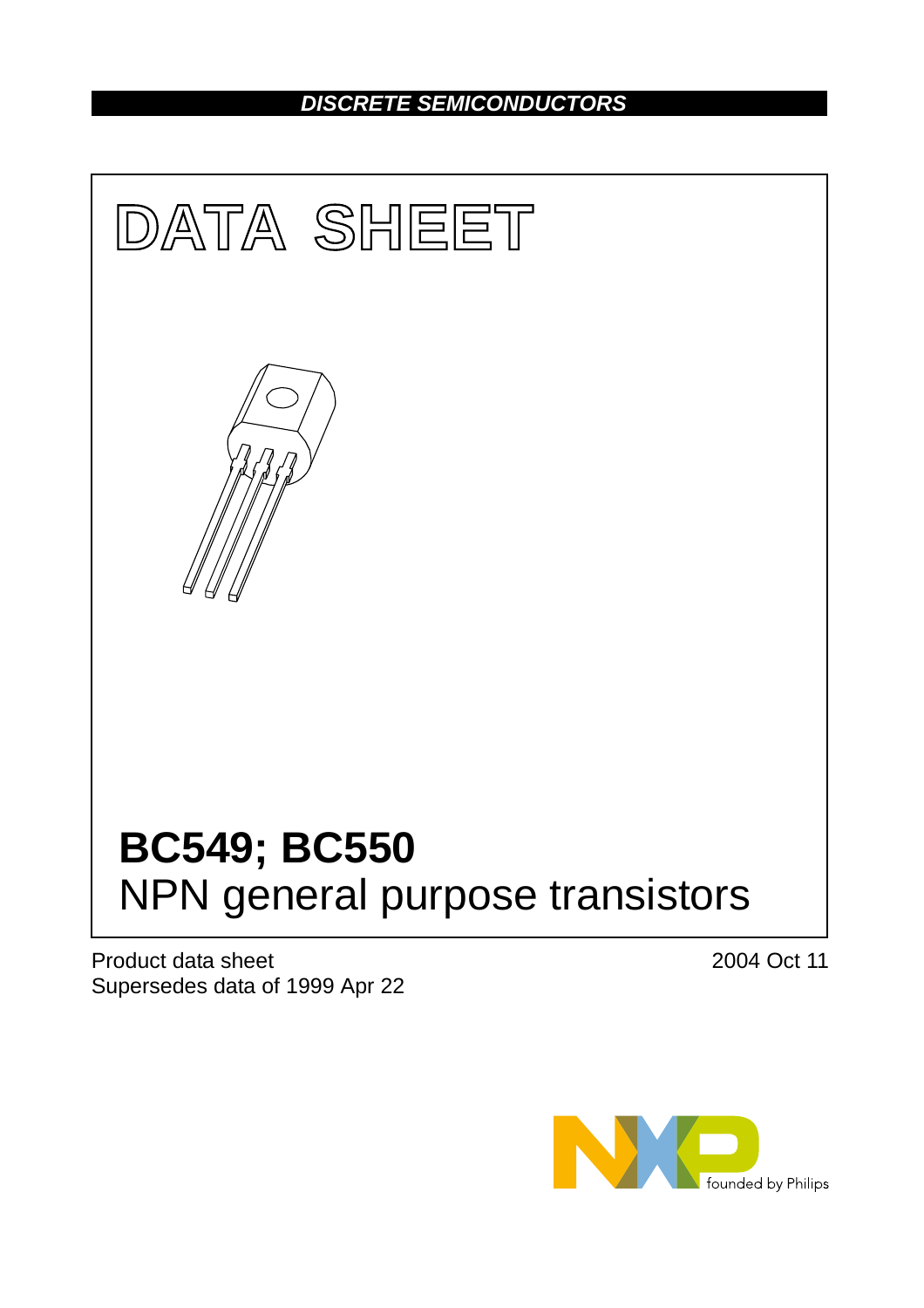## **NPN general purpose transistors BC549; BC550**

#### **FEATURES**

- Low current (max. 100 mA)
- Low voltage (max. 45 V).

#### **APPLICATIONS**

• Low noise stages in audio frequency equipment.

#### **DESCRIPTION**

NPN transistor in a TO-92; SOT54 plastic package. PNP complements: BC559 and BC560.

#### **PINNING**

| <b>PIN</b> | <b>DESCRIPTION</b> |  |
|------------|--------------------|--|
|            | emitter            |  |
|            | base               |  |
|            | collector          |  |



Fig.1 Simplified outline (TO-92; SOT54) and symbol.

### **ORDERING INFORMATION**

| <b>TYPE NUMBER</b> | <b>PACKAGE</b> |                                                             |                   |  |
|--------------------|----------------|-------------------------------------------------------------|-------------------|--|
|                    | <b>NAME</b>    | <b>DESCRIPTION</b>                                          | <b>VERSION</b>    |  |
| <b>BC549C</b>      | SC-43A         | plastic single-ended leaded (through hole) package; 3 leads | SOT <sub>54</sub> |  |
| <b>BC550C</b>      |                |                                                             |                   |  |

#### **LIMITING VALUES**

In accordance with the Absolute Maximum Rating System (IEC 60134).

| <b>SYMBOL</b>               | <b>PARAMETER</b>          | <b>CONDITIONS</b>            | MIN.  | MAX.   | <b>UNIT</b>     |
|-----------------------------|---------------------------|------------------------------|-------|--------|-----------------|
| V <sub>CBO</sub>            | collector-base voltage    | open emitter                 |       |        |                 |
|                             | <b>BC549</b>              |                              |       | 30     | ٧               |
|                             | <b>BC550</b>              |                              |       | 50     | V               |
| V <sub>CEO</sub>            | collector-emitter voltage | open base                    |       |        |                 |
|                             | <b>BC549</b>              |                              |       | 30     | ٧               |
|                             | <b>BC550</b>              |                              |       | 45     | V               |
| V <sub>EBO</sub>            | emitter-base voltage      | open collector               |       | 5      | V               |
| <sub>IC</sub>               | collector current (DC)    |                              |       | 100    | mA              |
| $I_{CM}$                    | peak collector current    |                              |       | 200    | mA              |
| <b>I</b> <sub>BM</sub>      | peak base current         |                              | —     | 200    | mA              |
| $P_{\text{tot}}$            | total power dissipation   | $T_{amb} \leq 25$ °C; note 1 | —     | 500    | mW              |
| $T_{\text{stg}}$            | storage temperature       |                              | $-65$ | $+150$ | $\rm ^{\circ}C$ |
| $T_i$                       | junction temperature      |                              |       | 150    | $^{\circ}C$     |
| $\mathsf{T}_{\mathsf{amb}}$ | ambient temperature       |                              | $-65$ | $+150$ | $\rm ^{\circ}C$ |

#### **Note**

<span id="page-1-0"></span>1. Transistor mounted on an FR4 printed-circuit board.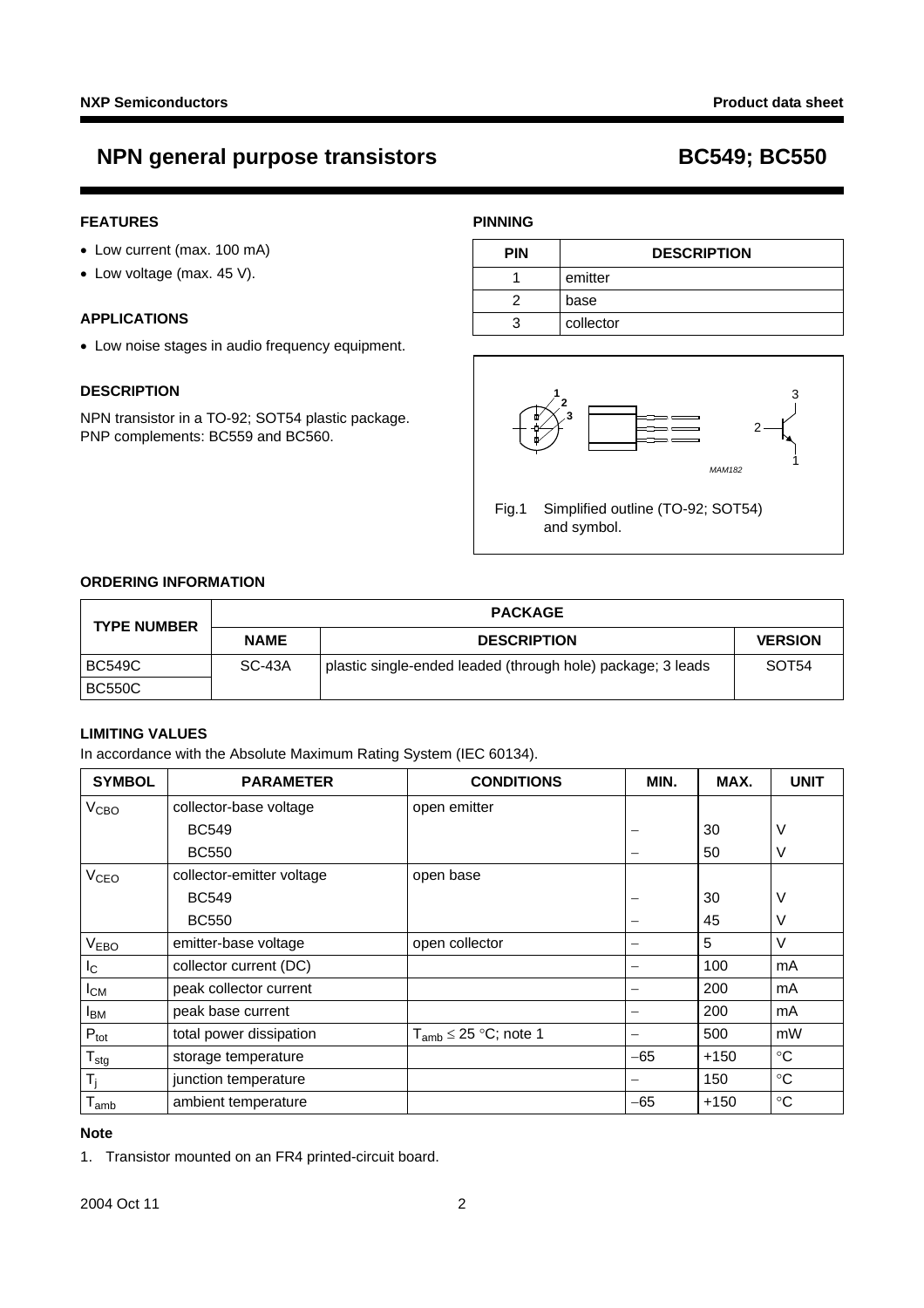## NPN general purpose transistors and a set of the BC549; BC550

### **THERMAL CHARACTERISTICS**

| <b>SYMBOL</b> | <b>PARAMETER</b>                              | <b>CONDITIONS</b> | <b>VALUE</b> | UNI1 |  |
|---------------|-----------------------------------------------|-------------------|--------------|------|--|
| $R_{th(j-a)}$ | I thermal resistance from junction to ambient | note 1            | 250          | K/W  |  |

#### **Note**

<span id="page-2-2"></span>1. Transistor mounted on an FR4 printed-circuit board.

### **CHARACTERISTICS**

 $T_{amb}$  = 25 °C unless otherwise specified.

| <b>SYMBOL</b>      | <b>PARAMETER</b>                     | <b>CONDITIONS</b>                                                                 | MIN.                     | TYP.                     | MAX.                     | <b>UNIT</b> |
|--------------------|--------------------------------------|-----------------------------------------------------------------------------------|--------------------------|--------------------------|--------------------------|-------------|
| I <sub>CBO</sub>   | collector-base cut-off current       | $V_{CB} = 30 V; IE = 0 A$                                                         | $\overline{\phantom{0}}$ | $\overline{\phantom{0}}$ | 15                       | nA          |
|                    |                                      | $V_{CB}$ = 30 V; $I_E$ = 0 A; T <sub>i</sub> = 150 °C                             | $\overline{\phantom{0}}$ | $\overline{\phantom{0}}$ | 5                        | μA          |
| <b>IEBO</b>        | emitter-base cut-off current         | $V_{EB} = 5 V$ ; $I_C = 0 A$                                                      | $\equiv$                 | $\overline{\phantom{0}}$ | 100                      | nA          |
| $h_{FF}$           | DC current gain                      | $V_{CE} = 5 V$ ; see Fig.2                                                        |                          |                          |                          |             |
|                    |                                      | $I_C = 10 \mu A$                                                                  |                          | 270                      |                          |             |
|                    |                                      | $IC = 2 mA$                                                                       | 420                      | 520                      | 800                      |             |
| V <sub>CEsat</sub> | collector-emitter saturation voltage | $I_C = 10$ mA; $I_B = 0.5$ mA                                                     | $\overline{\phantom{0}}$ | 90                       | 250                      | mV          |
|                    |                                      | $I_C = 100$ mA; $I_B = 5$ mA                                                      | $\overline{\phantom{0}}$ | 200                      | 600                      | mV          |
| V <sub>BEsat</sub> | base-emitter saturation voltage      | $I_C = 10$ mA; $I_B = 0.5$ mA; note 1                                             | L,                       | 700                      |                          | mV          |
|                    |                                      | $I_C = 100$ mA; $I_B = 5$ mA; note 1                                              | $\overline{\phantom{0}}$ | 900                      | $\overline{\phantom{0}}$ | mV          |
| $V_{BE}$           | base-emitter voltage                 | $V_{CE} = 5 V$ ; $I_C = 2 mA$ ; note 2                                            | 580                      | 660                      | 700                      | mV          |
|                    |                                      | $V_{CE} = 5 V$ ; $I_C = 10$ mA; note 2                                            | $\equiv$                 | $\overline{\phantom{0}}$ | 770                      | mV          |
| $C_{c}$            | collector capacitance                | $V_{CB} = 10$ V; $I_E = I_e = 0$ A;<br>$f = 1$ MHz                                | $\overline{\phantom{0}}$ | 1.5                      |                          | pF          |
| $C_{e}$            | emitter capacitance                  | $V_{FB} = 0.5 V$ ; $I_C = I_c = 0 A$ ;<br>$f = 1$ MHz                             | $\equiv$                 | 11                       |                          | pF          |
| $f_T$              | transition frequency                 | $V_{CE} = 5 V$ ; $I_C = 10$ mA;<br>$f = 100$ MHz                                  | 100                      | $\overline{\phantom{0}}$ |                          | <b>MHz</b>  |
| F                  | noise figure                         | $V_{CE} = 5 V$ ; $I_C = 200 \mu A$ ;<br>$R_S = 2 k\Omega$ ; f = 10 Hz to 15.7 kHz | $\overline{\phantom{0}}$ |                          | $\overline{4}$           | dB          |
|                    |                                      | $V_{CF} = 5 V$ ; $I_C = 200 \mu A$ ;<br>$R_S = 2 k\Omega$ ; f = 1 kHz; B = 200 Hz |                          |                          | $\overline{4}$           | dB          |

#### **Notes**

<span id="page-2-0"></span>1.  $V_{BEsat}$  decreases by about 1.7 mV/K with increasing temperature.

<span id="page-2-1"></span>2.  $V_{BE}$  decreases by about 2 mV/K with increasing temperature.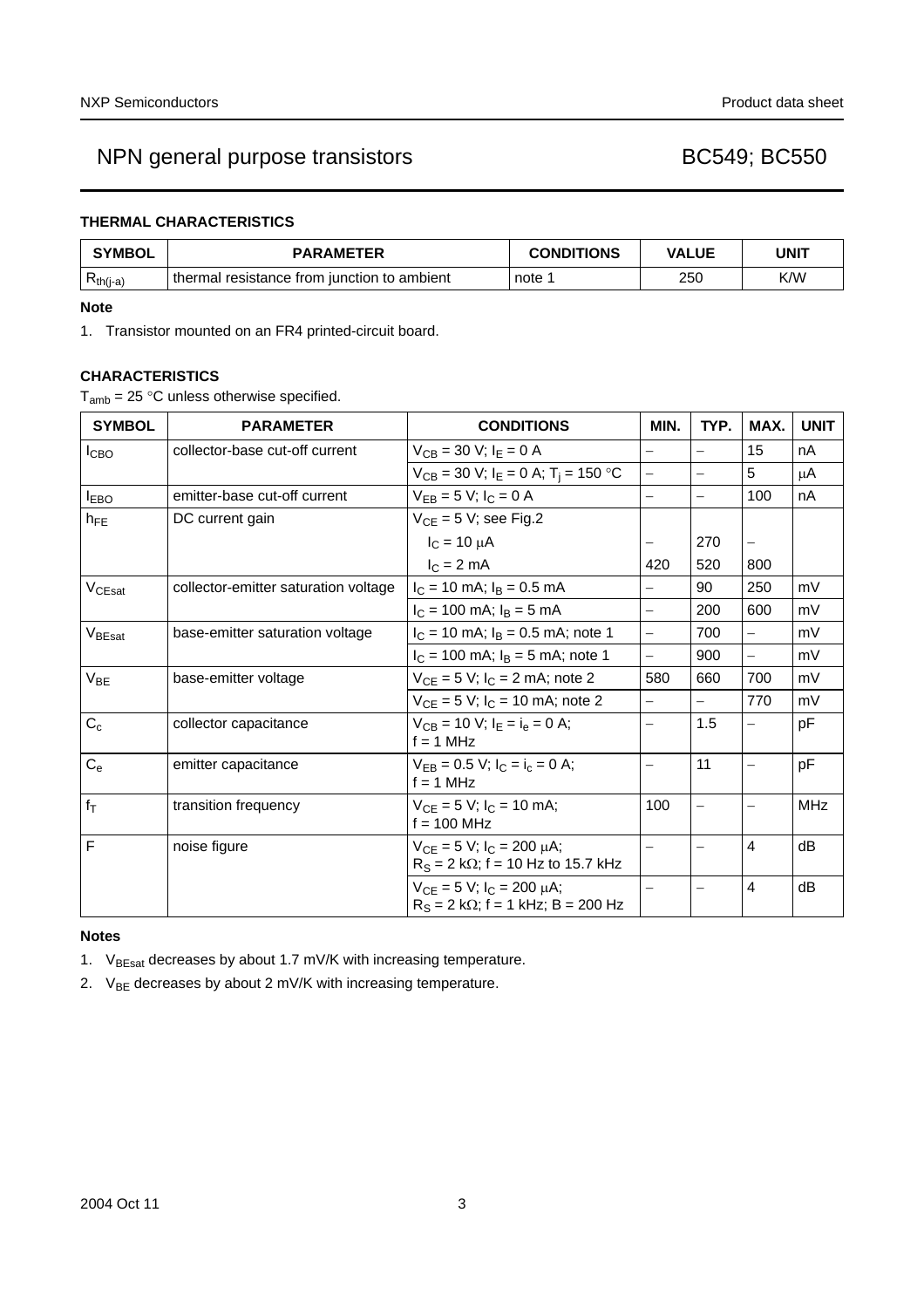# NPN general purpose transistors and a set of the BC549; BC550

<span id="page-3-0"></span>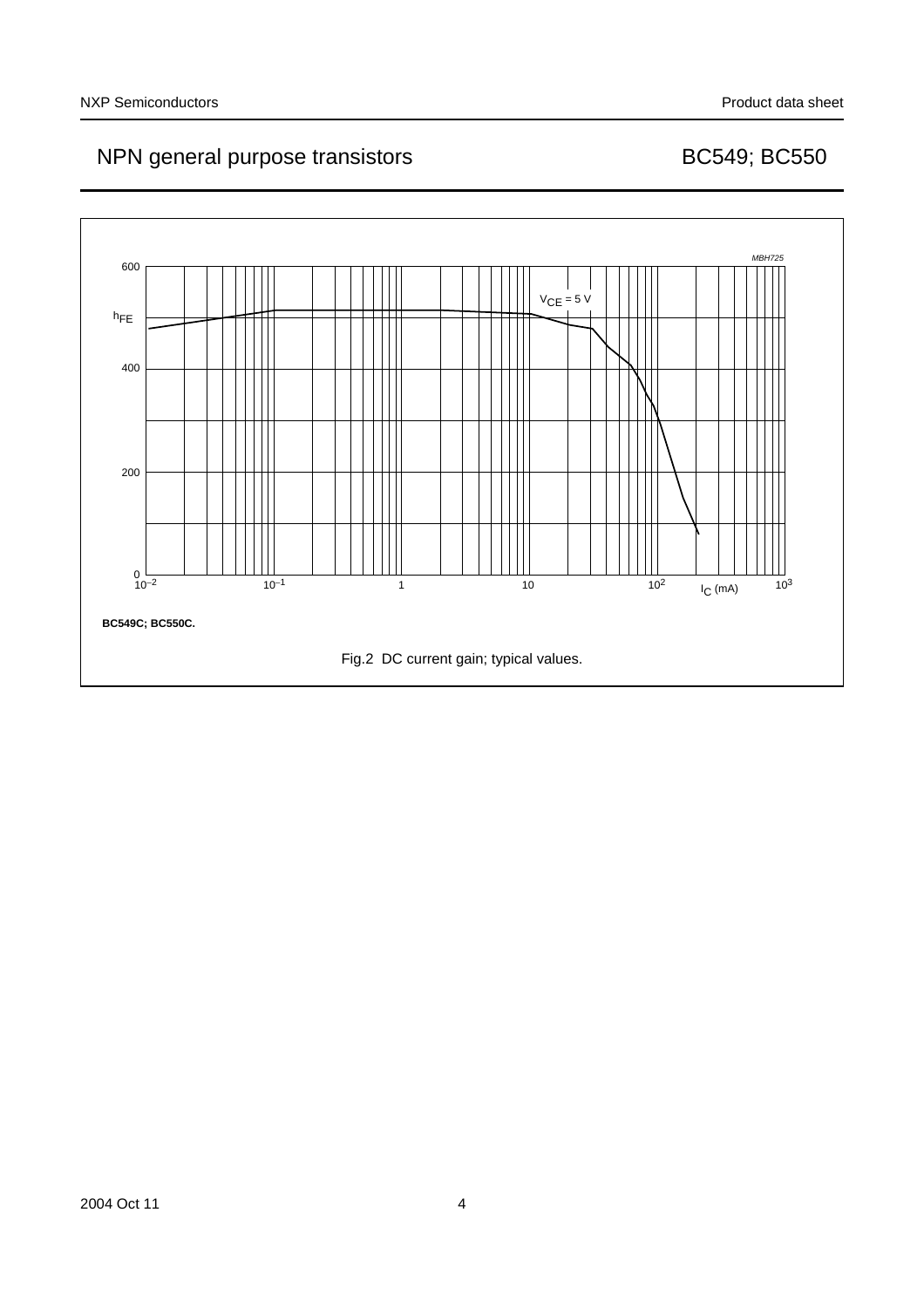# NPN general purpose transistors and the control of the BC549; BC550

#### **PACKAGE OUTLINE**

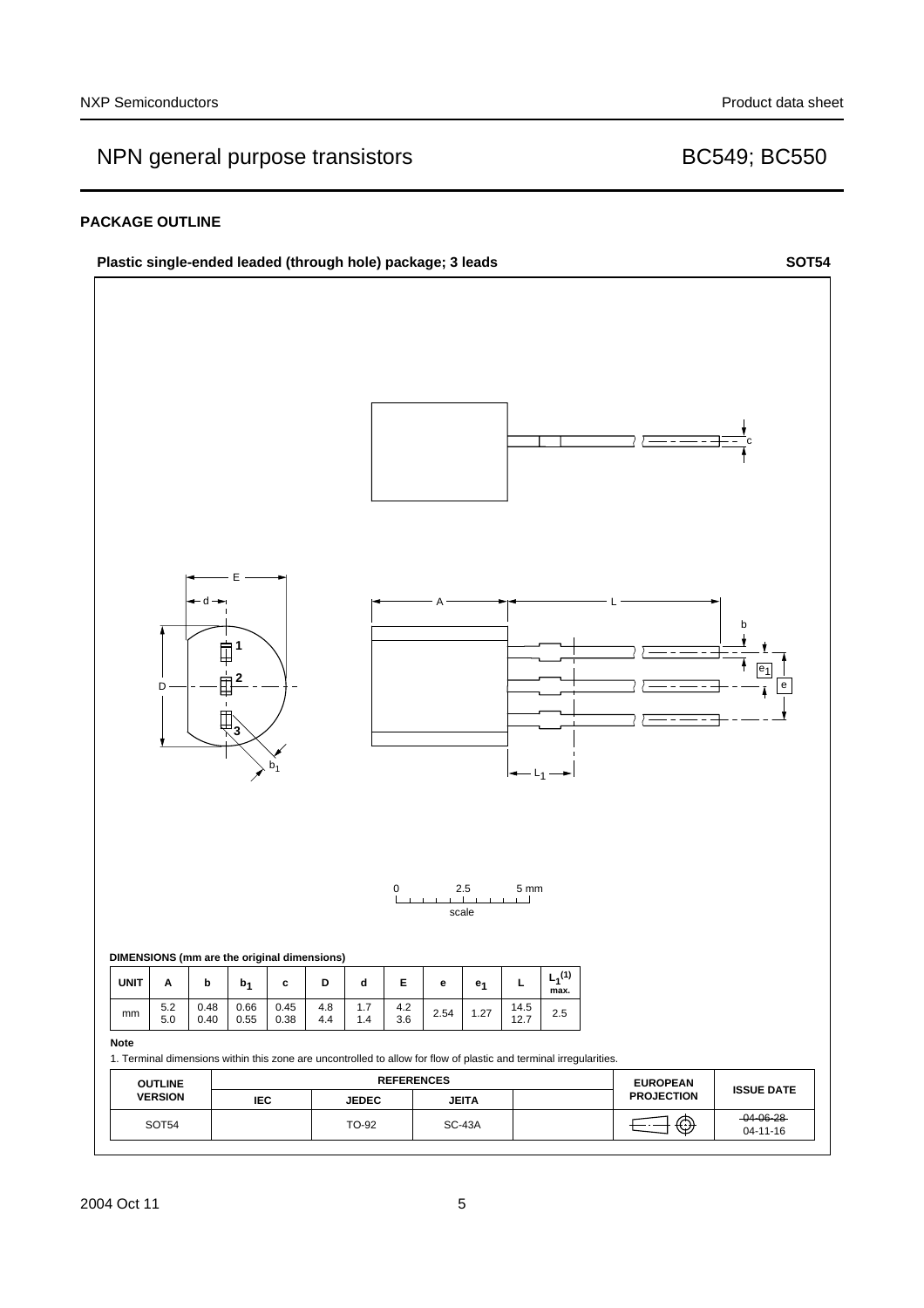## NPN general purpose transistors BC549; BC550

### **DATA SHEET STATUS**

| <b>DOCUMENT</b><br><b>STATUS(1)</b> | <b>PRODUCT</b><br>STATUS <sup>(2)</sup> | <b>DEFINITION</b>                                                                        |
|-------------------------------------|-----------------------------------------|------------------------------------------------------------------------------------------|
| Objective data sheet                | Development                             | This document contains data from the objective specification for product<br>development. |
| Preliminary data sheet              | Qualification                           | This document contains data from the preliminary specification.                          |
| Product data sheet                  | Production                              | This document contains the product specification.                                        |

#### **Notes**

- <span id="page-5-0"></span>1. Please consult the most recently issued document before initiating or completing a design.
- <span id="page-5-1"></span>2. The product status of device(s) described in this document may have changed since this document was published and may differ in case of multiple devices. The latest product status information is available on the Internet at URL http://www.nxp.com.

#### **DISCLAIMERS**

**General** – Information in this document is believed to be accurate and reliable. However, NXP Semiconductors does not give any representations or warranties, expressed or implied, as to the accuracy or completeness of such information and shall have no liability for the consequences of use of such information.

**Right to make changes** - NXP Semiconductors reserves the right to make changes to information published in this document, including without limitation specifications and product descriptions, at any time and without notice. This document supersedes and replaces all information supplied prior to the publication hereof.

**Suitability for use**  $-MXP$  Semiconductors products are not designed, authorized or warranted to be suitable for use in medical, military, aircraft, space or life support equipment, nor in applications where failure or malfunction of an NXP Semiconductors product can reasonably be expected to result in personal injury, death or severe property or environmental damage. NXP Semiconductors accepts no liability for inclusion and/or use of NXP Semiconductors products in such equipment or applications and therefore such inclusion and/or use is at the customer's own risk.

**Applications** ⎯ Applications that are described herein for any of these products are for illustrative purposes only. NXP Semiconductors makes no representation or warranty that such applications will be suitable for the specified use without further testing or modification.

**Limiting values** – Stress above one or more limiting values (as defined in the Absolute Maximum Ratings System of IEC 60134) may cause permanent damage to the device. Limiting values are stress ratings only and

operation of the device at these or any other conditions above those given in the Characteristics sections of this document is not implied. Exposure to limiting values for extended periods may affect device reliability.

**Terms and conditions of sale** - NXP Semiconductors products are sold subject to the general terms and conditions of commercial sale, as published at http://www.nxp.com/profile/terms, including those pertaining to warranty, intellectual property rights infringement and limitation of liability, unless explicitly [otherwise agreed to in writing by NXP Semiconductors. In](http://www.nxp.com/profile/terms)  case of any inconsistency or conflict between information in this document and such terms and conditions, the latter will prevail.

**No offer to sell or license** — Nothing in this document may be interpreted or construed as an offer to sell products that is open for acceptance or the grant, conveyance or implication of any license under any copyrights, patents or other industrial or intellectual property rights.

**Export control** — This document as well as the item(s) described herein may be subject to export control regulations. Export might require a prior authorization from national authorities.

**Quick reference data** - The Quick reference data is an extract of the product data given in the Limiting values and Characteristics sections of this document, and as such is not complete, exhaustive or legally binding.